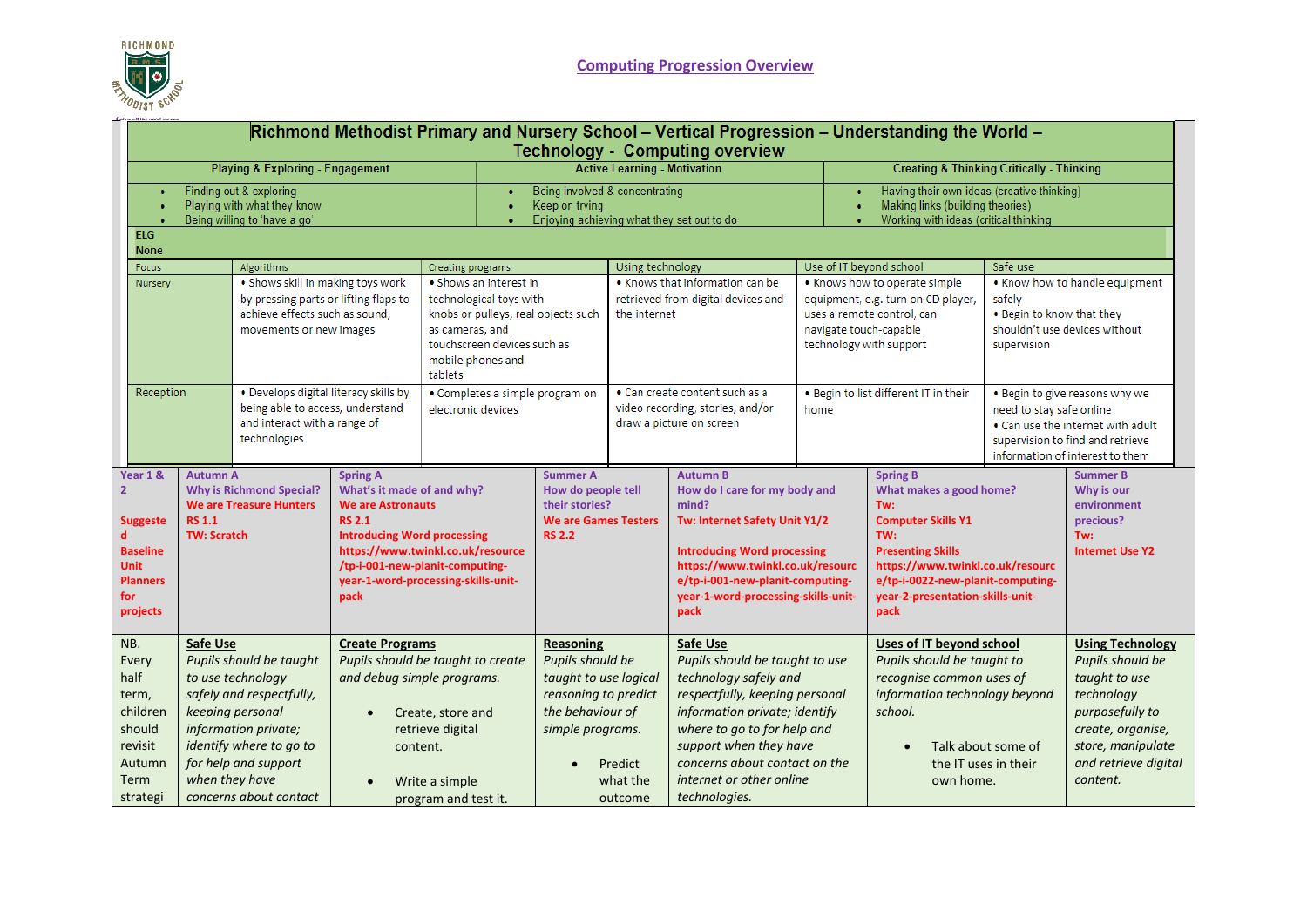

| es to<br>keep<br>safe on-<br>line. | on the internet or other<br>online technologies.<br>Use<br>$\bullet$<br>technology<br>safely.<br>Keep<br>$\bullet$<br>personal<br>information<br>private.<br>Know where<br>$\bullet$<br>to go for help<br>if concerned.<br><b>Algorithms</b><br>Pupils should be taught<br>to understand what<br>algorithms are; how<br>they are implemented<br>as programs on digital<br>devices; and that<br>programs execute by<br>following precise and<br>unambiguous<br>instructions.<br>Create a<br>$\bullet$<br>series of<br>instructions<br>and plan a<br>journey for a<br>programmabl<br>e toy.<br>Understand<br>$\bullet$<br>that<br>algorithms<br>are used on<br>digital<br>devices. | <b>Internet Safety Week February</b> | of a<br>simple<br>program<br>will be<br>(logical<br>reasoning) | Use technology<br>$\bullet$<br>safely,.<br>Keep personal<br>$\bullet$<br>information private.<br>Know where to go for<br>$\bullet$<br>help if concerned.<br>Begin to develop<br>$\bullet$<br>Word processing<br>skills. | Know how technology<br>$\bullet$<br>is used in school and<br>outside of school.<br><b>Internet Safety Week February</b> | Use a<br>$\bullet$<br>website<br>and a<br>camera.<br>Record<br>$\bullet$<br>sound<br>and play<br>back.<br>Understa<br>$\bullet$<br>nd that<br>programs<br>require<br>precise<br>instructio<br>ns.<br>Organise,<br>$\bullet$<br>retrieve<br>and<br>manipula<br>te digital<br>content. |
|------------------------------------|----------------------------------------------------------------------------------------------------------------------------------------------------------------------------------------------------------------------------------------------------------------------------------------------------------------------------------------------------------------------------------------------------------------------------------------------------------------------------------------------------------------------------------------------------------------------------------------------------------------------------------------------------------------------------------|--------------------------------------|----------------------------------------------------------------|-------------------------------------------------------------------------------------------------------------------------------------------------------------------------------------------------------------------------|-------------------------------------------------------------------------------------------------------------------------|--------------------------------------------------------------------------------------------------------------------------------------------------------------------------------------------------------------------------------------------------------------------------------------|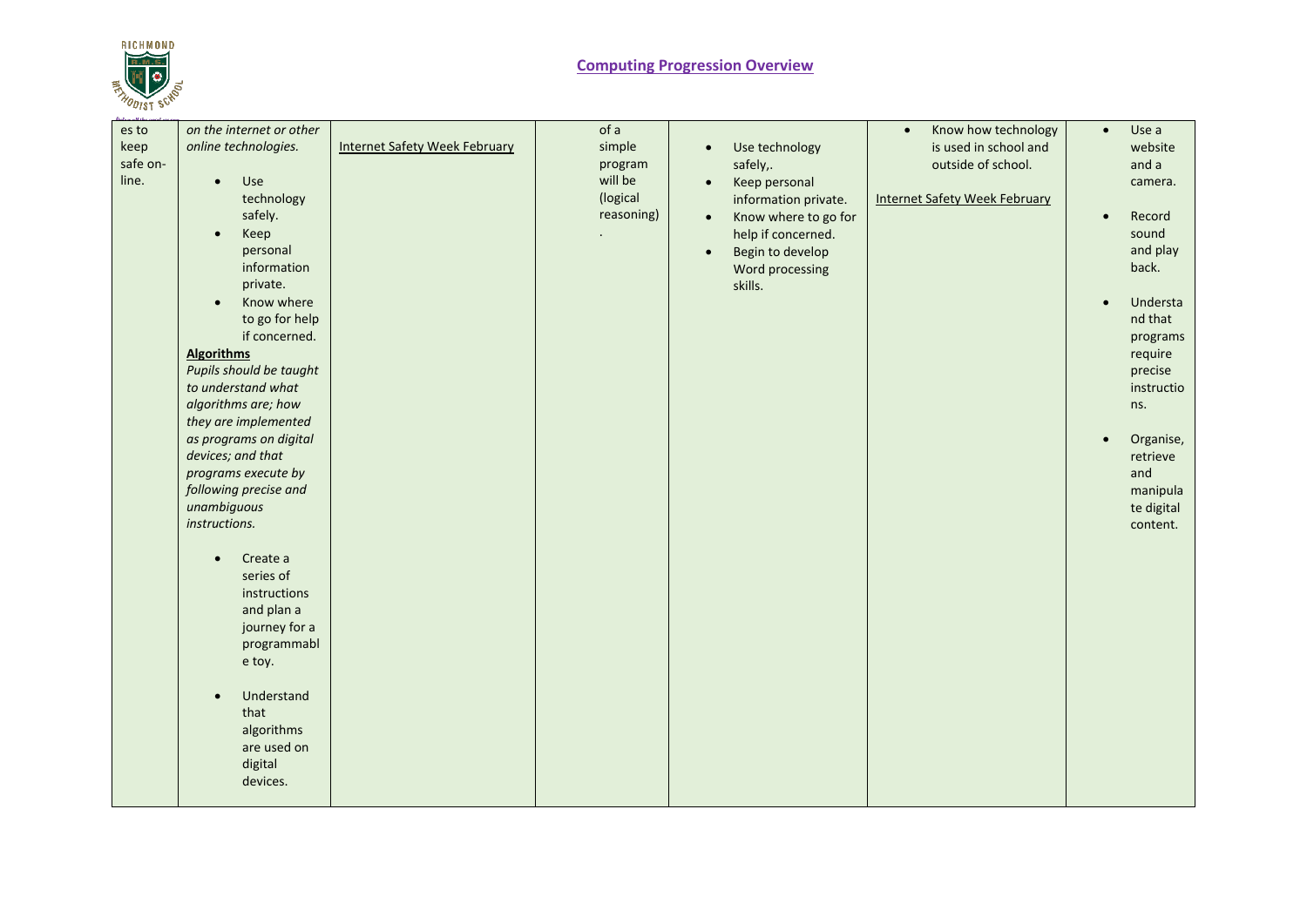

## **Computing Progression Overview**

| Year 3 &<br><b>Suggeste</b><br><b>Baseline</b><br><b>Unit</b><br><b>Planners</b><br>for<br>projects                             | <b>Autumn A</b><br><b>Why is Richmond special?</b><br><b>RS: We are Programmers</b><br>3.1<br><b>RS: We are Software</b><br><b>Developers 4.1</b><br><b>TW: Internet Safety Unit</b><br>Y3                                                                                                                                                                                                                                                                                                                                                                                                                                                                                                                                   | <b>Spring A</b><br>What is beneath us and why does it<br>matter?<br><b>RS: We are Vloggers 3.4</b><br><b>RS: We are HTML Editors 4.4</b><br>Tw:<br><b>Word Processing Skills</b><br>https://www.twinkl.co.uk/resource<br>/tp2-i-085-planit-computing-year-3-<br>word-processing-skills-unit-pack                                                                                                                                                                                              | <b>Summer A</b><br>How do we get our<br>message across?<br><b>RS: We are Presenters</b><br>3.3<br><b>RS: We are Musicians</b><br>4.3<br><b>RS: We are</b><br>meteorologists 4.6                                                                                                                                                                                                                                                                                                                                                                 | <b>Autumn B</b><br>How do I care for my body and<br>mind?<br>Tw: Digital Well-Being KS2 PSHE<br><b>Unit</b><br><b>TW: Y4 Word Processing</b><br>https://www.twinkl.co.uk/resourc<br>e/t2-i-146-computing-word-<br>processing-year-4-unit-pack                                                                                                                                                                                                 | <b>Spring B</b><br>Why is history worth knowing?<br>RS: We are Bug Fixers 3.2<br>RS: We are co-authors Producing a<br>wiki 4.5                                                                                                                                                                                                                                                                                                                  | <b>Summer B</b><br>How can I have my<br>say?<br><b>RS: t 3.6 We are</b><br>opinion pollsters<br><b>Collecting and</b><br>analysing data<br>RS: We are toy<br>designers Prototyping<br>an interactive toy 4.2                                                                                                                                                                                                                                         |
|---------------------------------------------------------------------------------------------------------------------------------|------------------------------------------------------------------------------------------------------------------------------------------------------------------------------------------------------------------------------------------------------------------------------------------------------------------------------------------------------------------------------------------------------------------------------------------------------------------------------------------------------------------------------------------------------------------------------------------------------------------------------------------------------------------------------------------------------------------------------|-----------------------------------------------------------------------------------------------------------------------------------------------------------------------------------------------------------------------------------------------------------------------------------------------------------------------------------------------------------------------------------------------------------------------------------------------------------------------------------------------|-------------------------------------------------------------------------------------------------------------------------------------------------------------------------------------------------------------------------------------------------------------------------------------------------------------------------------------------------------------------------------------------------------------------------------------------------------------------------------------------------------------------------------------------------|-----------------------------------------------------------------------------------------------------------------------------------------------------------------------------------------------------------------------------------------------------------------------------------------------------------------------------------------------------------------------------------------------------------------------------------------------|-------------------------------------------------------------------------------------------------------------------------------------------------------------------------------------------------------------------------------------------------------------------------------------------------------------------------------------------------------------------------------------------------------------------------------------------------|------------------------------------------------------------------------------------------------------------------------------------------------------------------------------------------------------------------------------------------------------------------------------------------------------------------------------------------------------------------------------------------------------------------------------------------------------|
| NB.<br>Every<br>half<br>term,<br>children<br>should<br>revisit<br>Autumn<br>Term<br>strategie<br>s to keep<br>safe on-<br>line. | <b>Safe Use</b><br>Pupils should be taught to use<br>technology safely, respectfully<br>and responsibly; recognise<br>acceptable/unacceptable<br>behaviour; identify a range of<br>ways to report concerns about<br>content and contact.<br>Use technology<br>$\bullet$<br>respectfully and<br>responsibly.<br>Know different<br>ways they can get<br>help if concerned.<br>Recognise<br>acceptable and<br>unacceptable<br>behaviour using<br>technology.<br><b>Search Engines</b><br>Pupils should be taught to use<br>search technologies<br>effectively, appreciate how<br>results are selected and<br>ranked, and be discerning in<br>evaluating digital content.<br>Use a range of<br>software for<br>similar purposes. | <b>Networks</b><br>Pupils should be taught to<br>understand the computer networks<br>including the internet; how they can<br>provide multiple services, such as the<br>world wide web; and the<br>opportunities they offer for<br>communication and collaboration.<br>Navigate the web to<br>complete simple<br>searches.<br>Know how to search for<br>$\bullet$<br>specific information and<br>know which information<br>is useful and which is not.<br><b>Internet Safety Week February</b> | <b>Using Programs</b><br>Pupils should be<br>taught to select, use<br>and combine a variety<br>of software (including<br>internet services) on a<br>range of digital devices<br>to design and create a<br>range of programs,<br>systems and content<br>that accomplish given<br>goals, including<br>collecting, analysing,<br>evaluating and<br>presenting data and<br>information.<br>Understand<br>$\bullet$<br>what<br>computer<br>networks<br>do and how<br>they<br>provide<br>multiple<br>services.<br>Produce<br>and upload<br>a podcast. | Safe Use<br>Pupils should be taught to use<br>technology safely, respectfully and<br>responsibly; recognise acceptable/<br>unacceptable behaviour; identify a<br>range of ways to report concerns<br>about content and contact.<br>Use technology<br>$\bullet$<br>respectfully and<br>responsibly.<br>Know different ways<br>they can get help if<br>concerned.<br>Recognise acceptable<br>and unacceptable<br>behaviour using<br>technology. | Reasoning<br>Pupils should be taught to use<br>logical reasoning to explain how<br>some simple algorithms work and<br>to detect and correct errors in<br>algorithms and programs.<br>Discern when it is best<br>to use technology and<br>where it adds little or no<br>value.<br>Make an accurate<br>prediction and explain<br>why they believe<br>something will happen<br>(linked to<br>programming).<br><b>Internet Safety Week February</b> | <b>Create Programs</b><br>Pupils should be<br>taught to design,<br>write and debug<br>programs that<br>accomplish specific<br>goals, including<br>controlling or<br>simulating physical<br>systems; solve<br>problems by<br>decomposing them<br>into smaller parts.<br>Write<br>programs<br>that<br>accomplis<br>h specific<br>goals.<br>Give an<br>$'$ on-<br>screen'<br>robot<br>specific<br>instruction<br>s that<br>takes<br>them from<br>A to B |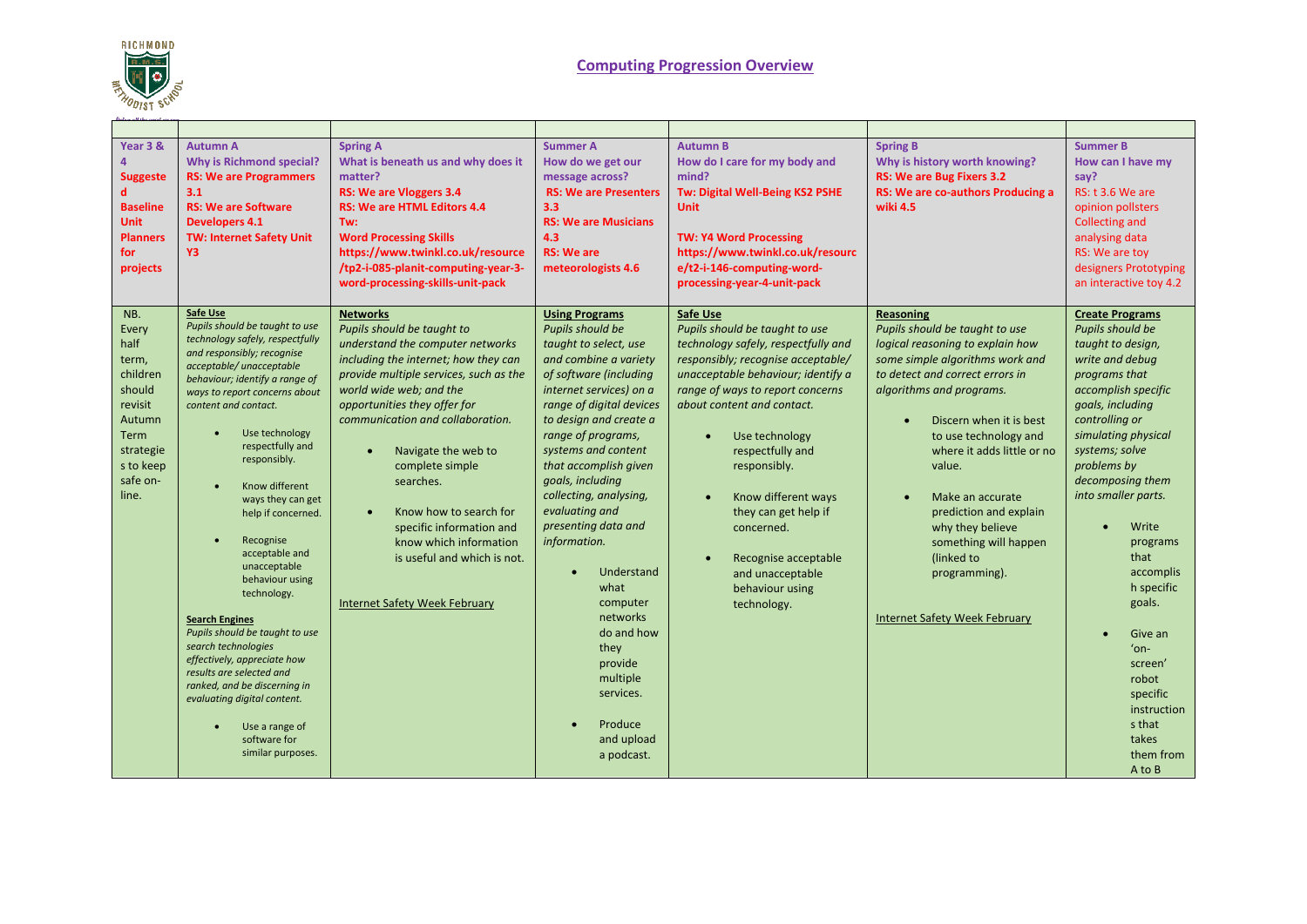

|                                                                                                             | Collect and<br>present<br>information.<br>Select and use<br>software to<br>accomplish given<br>goals.<br><b>Develop Programs</b><br>Pupils should be taught to use<br>sequence, selection, and<br>repetition in programs; work<br>with variables and various<br>forms of input and output.<br>Design a<br>sequence of<br>instructions,<br>including<br>directional<br>instructions.<br><b>Experiment with</b><br>variables to<br>control models. |                                                                                                                                                                                                                  |                                                                                                                                                                                                                                                                    |                                                                                                                                                                                                   |                                                                                                                                                                                                                         |                                                                                                                                                                                                                                                                                                             |
|-------------------------------------------------------------------------------------------------------------|--------------------------------------------------------------------------------------------------------------------------------------------------------------------------------------------------------------------------------------------------------------------------------------------------------------------------------------------------------------------------------------------------------------------------------------------------|------------------------------------------------------------------------------------------------------------------------------------------------------------------------------------------------------------------|--------------------------------------------------------------------------------------------------------------------------------------------------------------------------------------------------------------------------------------------------------------------|---------------------------------------------------------------------------------------------------------------------------------------------------------------------------------------------------|-------------------------------------------------------------------------------------------------------------------------------------------------------------------------------------------------------------------------|-------------------------------------------------------------------------------------------------------------------------------------------------------------------------------------------------------------------------------------------------------------------------------------------------------------|
| Year<br>5/6<br><b>Suggeste</b><br>d<br><b>Baseline</b><br><b>Unit</b><br><b>Planners</b><br>for<br>projects | <b>Autumn A</b><br><b>Why is Richmond</b><br>special?<br>R.S. Unit 6.1 We are<br>app planners Planning<br>the creation of a<br>mobile app<br>R.S. Unit 5.4 We are<br>web developers<br>Creating a website<br>about cyber safety                                                                                                                                                                                                                  | <b>Spring A</b><br>Where does it come from and<br>where does it go?<br>R.S. Unit 6.2 We are project<br>managers Developing project<br>management skills<br>R.S. Unit 5.2 We are<br>cryptographers Cracking codes | <b>Summer A</b><br><b>How do words</b><br>make us feel?<br>RS: Unit 6.3 We are<br>market researchers<br>Researching the app<br>market<br><b>Twinkle Resource:</b><br><b>Unit Controlling</b><br><b>Devices: Flowol</b><br><b>Twinkl Resource</b><br>:Radio Station | <b>Autumn B</b><br>How do I care for my body and<br>mind?<br><b>Twinkl Resource</b><br><b>E</b> Safety<br>R.S: Unit 6.6 We are marketers<br>Creating video and web copy<br>for a mobile phone app | <b>Spring B</b><br><b>What legacy will I leave</b><br>behind?<br>R.S. Unit 6.5 We are app<br>developers Developing a simple<br>mobile phone app<br>R.S. Unit 5.5 We are bloggers<br>Sharing experiences and<br>opinions | <b>Summer B</b><br>What makes a<br>colourful world?<br><b>Twinkl Resource -</b><br><b>Scratch Write a</b><br>program that controls<br>more than one<br>attribute<br>(Use technology to<br>control an external<br>device)<br>R.S. Unit 5.1 We<br>are game<br>developers<br>Developing an<br>interactive game |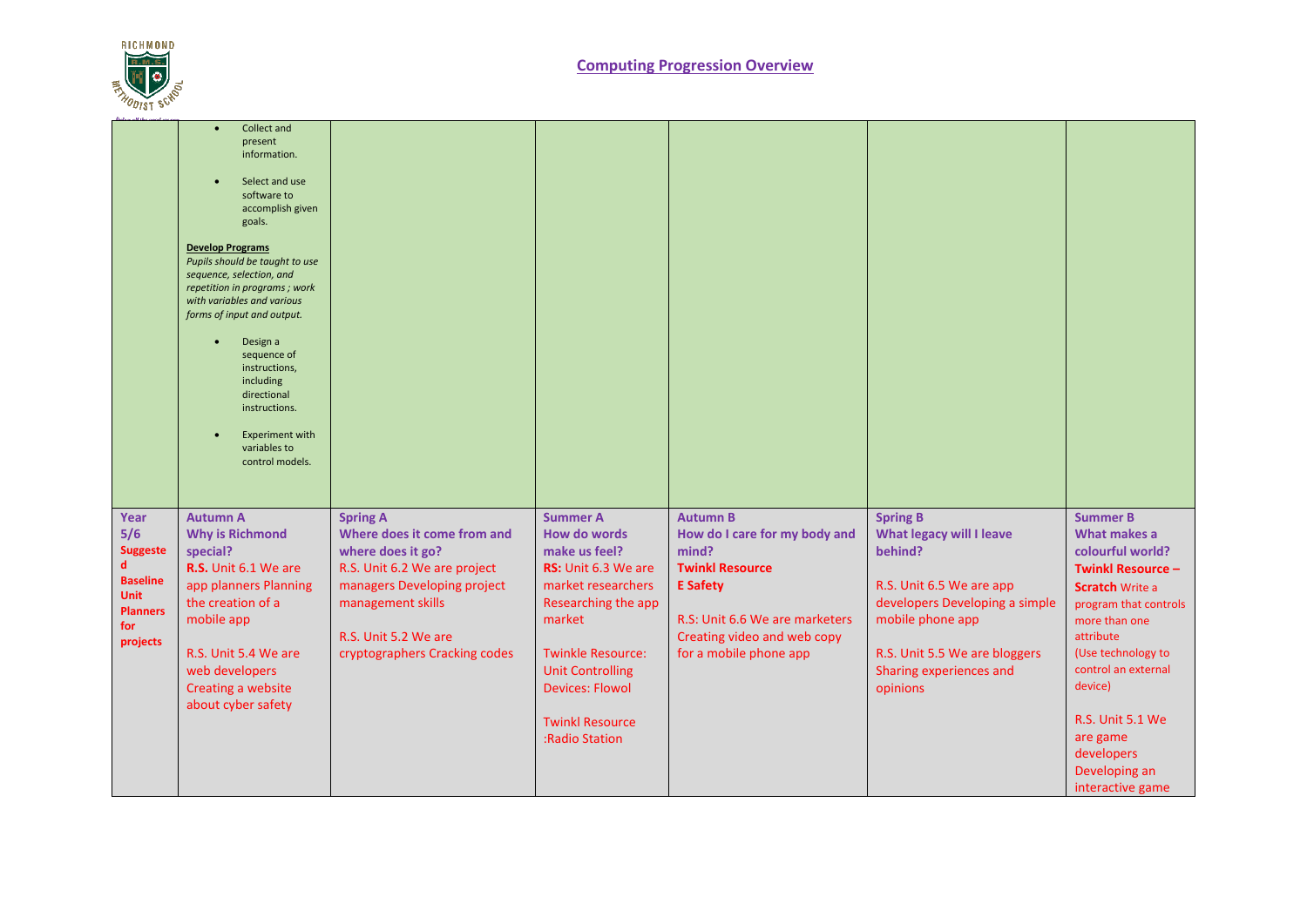

|                                                                                                                                                                                                                                                                                                                                                                                                                                                                                                                                                               |                                                                                                                                                                                                                                                                                                                                                            |                                                                                                                                                                                                                                                                                                                                                                                                                                                                          |                                                                                                                                                                                                                                                                       | <b>R.S. Unit 5.6 We</b><br>are architects<br>Creating a virtual<br>space                                                                                                              |
|---------------------------------------------------------------------------------------------------------------------------------------------------------------------------------------------------------------------------------------------------------------------------------------------------------------------------------------------------------------------------------------------------------------------------------------------------------------------------------------------------------------------------------------------------------------|------------------------------------------------------------------------------------------------------------------------------------------------------------------------------------------------------------------------------------------------------------------------------------------------------------------------------------------------------------|--------------------------------------------------------------------------------------------------------------------------------------------------------------------------------------------------------------------------------------------------------------------------------------------------------------------------------------------------------------------------------------------------------------------------------------------------------------------------|-----------------------------------------------------------------------------------------------------------------------------------------------------------------------------------------------------------------------------------------------------------------------|---------------------------------------------------------------------------------------------------------------------------------------------------------------------------------------|
| NB.<br><b>Safe Use</b><br><b>Reasoning</b><br>Every<br>Understand<br>$\bullet$<br>$\bullet$<br>half<br>that they<br>term,<br>have to<br>children<br>make<br>should<br>choices<br>revisit<br>when using<br>Autumn<br>technology<br><b>Term</b><br>and that not<br>strategi<br>es to<br>everything<br>$\bullet$<br>keep<br>is true<br>safe on-<br>and/or safe.<br>line.<br><b>Be</b><br>increasingly<br>February<br>aware of<br>the<br>potential<br>dangers in<br>using<br>aspects of IT<br>and know<br>when to<br>alert<br>someone if<br>feeling<br>uncomforta | <b>Using Technology</b><br>Analyse and<br>$\bullet$<br>evaluate<br>s of<br>information<br>reaching a<br>conclusion that<br>ns and<br>helps with future<br>developments.<br>devices<br>Design algorithms<br>on and<br>off.<br>that use repetition<br>and 2-way selection.<br>Present<br>$\bullet$<br><b>Internet Safety Week</b><br>that<br>easy for<br>nd. | <b>Safe Use</b><br>Understand that<br>Combine<br>$\bullet$<br>they have to make<br>sequence<br>choices when using<br>technology and<br>instructio<br>that not everything<br>is true and/or safe.<br>procedur<br>es to turn<br>Be increasingly<br>$\bullet$<br>aware of the<br>potential dangers<br>in using aspects of<br>IT and know when<br>the data<br>to alert someone if<br>collected<br>feeling<br>uncomfortable.<br>in a way<br>makes it<br>others to<br>understa | <b>Reasoning</b><br>Analyse and<br>$\bullet$<br>evaluate<br>information<br>reaching a<br>conclusion that<br>helps us with future<br>developments.<br>Design algorithms<br>that use repetition<br>and a 2-way<br>selection.<br><b>Internet Safety Week</b><br>February | <b>Create Programs</b><br><b>Use</b><br>technolo<br>gy to<br>control<br>an<br>external<br>device.<br>Write a<br>program<br>that<br>combine<br>s more<br>than<br>one<br>attribut<br>e. |